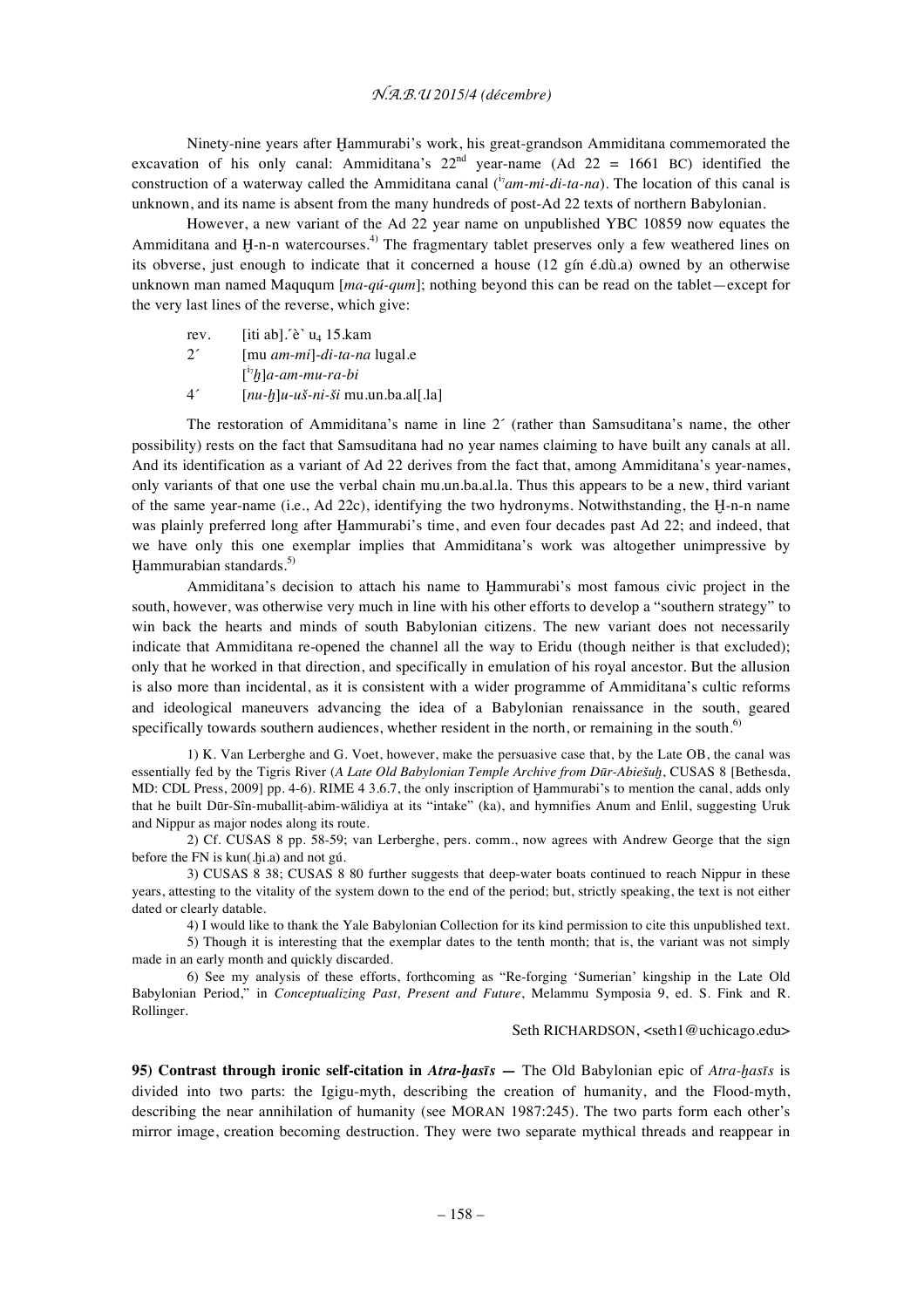## *N.A.B.U 2015/4 (décembre)*

different contexts: the Flood-myth appears at the end of the *Gilgameš* epic, while the scene describing the creation of humanity appears at the end of *Enūma Eliš*.

What has not been noted so far, is that the contrast between the two parts of *Atra-hasis* is expressed through ironic citations of earlier lines. In at least three and possibly four cases, a line from the first part is cited in the second, but with the opposite meaning of its first appearance.

The four cases are:

When the gods decide to create humanity, they summon the birth-goddess Bēlet-ili with the following words:

*attī-ma šassūru bāniat awīlūti*, "You are the birth-goddess, creator of humanity!" (I 194)

But when, after the Flood, the gods decide to limit human procreation, they again summon Bēlet-ili, saying:

[*attī-ma ša*]*ssūru bāniat šīmāti*, "You are the birth-goddess, creator of destinies!" (III vi 47)

LAMBERT (1980:57-8) has interpreted the broken context of this line to mean that Bēlet-ili is being summoned to create natural death. The word *šīmtu*, "destiny", is often used as a euphemism for death. Thus, the creation of human life and the creation of human death are mirrored in the appeal to Bēlet-ili.

After humanity is created, the text describes how the people begin to multiply, eventually disturbing Enlil with their noise. This noise is described with a metaphor:

[*m*]*ātum kīma lī'i išappu*, "The land bellowed like a bull." (II i 3)

Enlil is so disturbed that he decides to wipe out the noisy humans. The Flood he creates to do so is described with the same metaphor:

[*abūb*]*u kīma lī'i išappu*, "The Flood bellowed like a bull." (III iii 15)

The noise of humanity multiplying, and the noise of humanity being destroyed, are thus mirrored in the use of the same metaphor (for the importance of noise in Atra-ḫasīs, see HEFFRON 2014).

When the humans are created to take over the hard work of the Igigu-gods, Bēlet-ili declares that she has accomplished this task at the prompting of Enki.

*apṭur ulla andurā*[*ra ašku*]*n*, "I have untied the neck ring and established freedom!" (I 243)

Her statement is met with enthusiastic gratefulness by the gods, but when the humans later have to be diminished by the plagues of the gods, and Enki keeps helping the humans to escape those plagues, the gods turn from gratefulness to accusation:

[*ta*]*pṭur ulla andurāra taškun*, "You have untied the neck ring and established freedom!" (II vi  $28 = II \text{ v } 19 = [II \text{ v } 1'$ ?]

To create the humans and to stop the humans from being killed is thus celebrated and condemned with the very same sentence.

The last example is less clearcut. Humanity is created as a mixture of clay and blood, which Bēlet-ili divides into fourteen lumps. Fourteen birth-goddesses then shape these lumps into seven women and seven men.

*šinašam ukallalā maḫrūša*, "They completed them in pairs before her." (S iii 12)

Gender in Atra-hasīs thus appears to be dichotomous, but it is exactly this pairing into genders which leads to procreation, multiplication, noise, the disturbance of Enlil and the destruction of humanity. When the gods create death, they also create a series of other measures to keep down childbirth:

[*a*]*ppūna šaluštum li*[*b*]*ši ina niši*, "In addition, let there be a third category among the people". (III vii 1)

This line has most often been understood in connection with the following line, which reads, "Let there be women who give birth and women who do not give birth." However, I would read the two as separate injunctions, with the "third category" as a contrast to the earlier creation of genders. I would argue that *šinašam and šaluštum*, "in pairs" and "a third" mirror each other as do the other lines described above.

In a forthcoming article, I discuss the discursive structure of gender in cuneiform cultures, arguing that there were not necessarily three genders (cf. GABBAY 2008), but that gender was arranged according to a three-part structure (HELLE, *forthcoming*). Therefore, it would not be surprising to see the